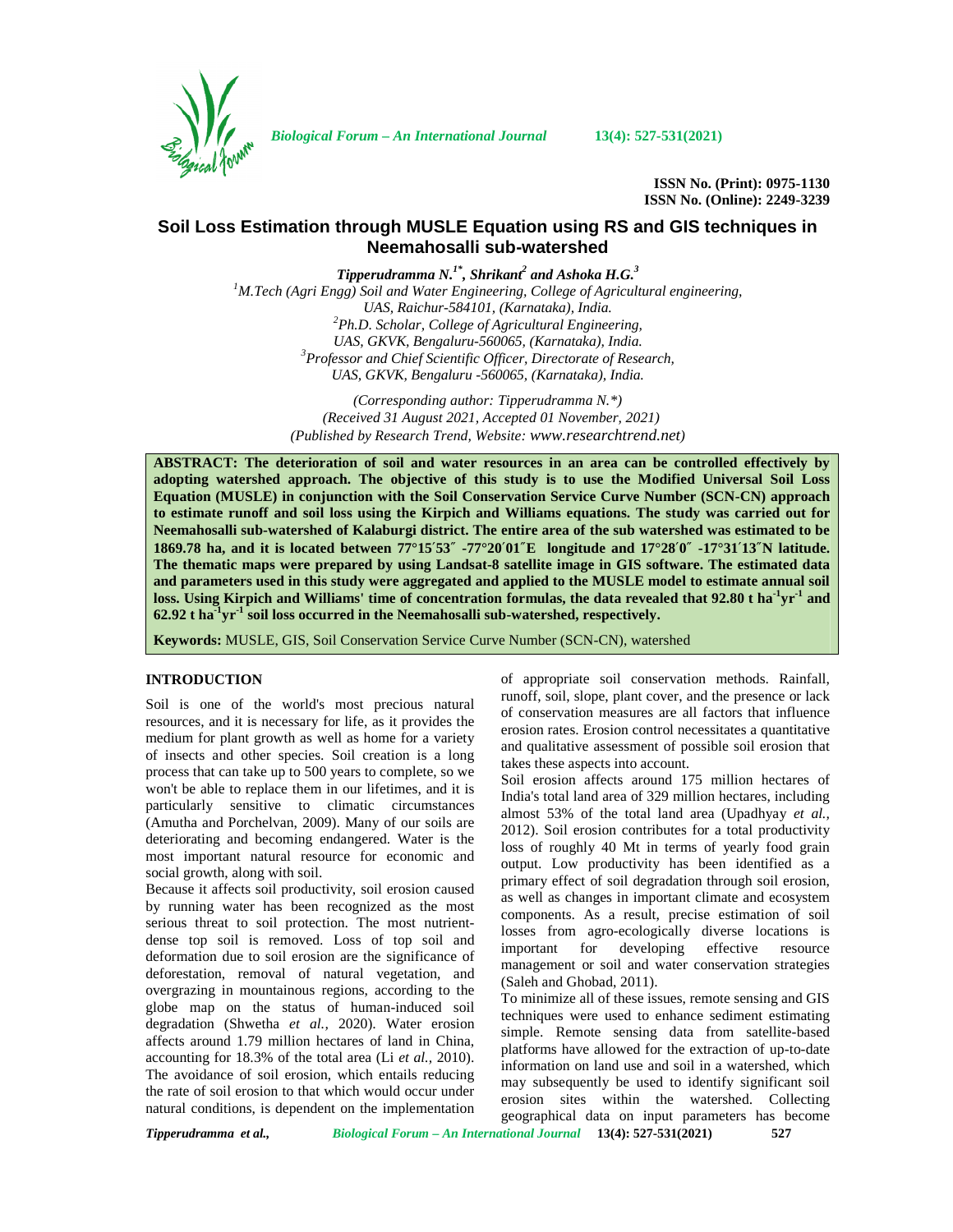easier and less expensive. Traditional approaches for generating this input data proven to be exceedingly costly and time-consuming. It is now possible to monitor the environment from afar because to the advancement of remote sensing technologies. Soil erosion modelling approaches have become more extensive and robust, thanks to GIS's powerful spatial processing capabilities and interoperability with remote sensing data. Researchers can use remote sensing to better understand factors including soil type, slope gradient, drainage, geology, and land cover, all of which can help optimise the process.

## **MATERIALS AND METHODS**

#### *A. Study area*

The selected study area lies between 77**°**15′53″ - 77**°**20′01″ E longitudes and 17**°**28′0″ -17**°**31′13″N latitudes in Kalaburgi district of Karnataka. The climate is semi-arid and the region is characterized by high day temperature, low humidity and excessive evaporation during summer and pre-monsoon periods. The agricultural practices in study region are based on monsoon in major portion of watershed and very scarce on surface and ground water resources. Fig. 1 depicts the study area of Neemahosahalli sub-watershed.



**Fig. 1.** Study area of Neemahosahalli sub-watershed.

## *B. Methodology*

The annual soil loss was estimated by analysing various watershed parameters such as area, runoff, soil type, slope, cover and management factors from the satellite data and toposheets. These parameters are substituted in the various empirical formulae namely Modified Universal Soil Loss Equation (MUSLE), Kirpich and Williams' time of concentration to estimate the annual soil loss. Base map and thematic maps were prepared by using SoI toposheet and remotely sensed data. Table 1 shows the details of the data used in the investigation. Fig. 2 represents methodology followed in study.

| Table 1: Basic data products used for the study in estimation of soil loss. |  |
|-----------------------------------------------------------------------------|--|
|-----------------------------------------------------------------------------|--|

| Sr. No.  | Data collection               | Source of data                                               |
|----------|-------------------------------|--------------------------------------------------------------|
| .,       | Toposheets (E43R6 and E43R7)  | SoI, Bengaluru                                               |
| $\gamma$ | Digital Elevation Model (DEM) | Bhuvan website, (NRSC, Hyderabad)                            |
|          |                               | (http://bhuvan.nrsc.gov.in)                                  |
| 3.       | Remote sensing image          | Bhuvan website, (NRSC, Hyderabad)                            |
| 4.       | Soil map                      | KSRSAC, Bengaluru.                                           |
|          | Rainfall data                 | Karnataka State Natural Disaster Monitoring Center (KSNDMC), |
|          |                               | Bengaluru.                                                   |

Sediment yield is computed for watershed as well as for each sub watershed using Modified Universal Soil Loss Equation (MUSLE) (Williams, 1975) as given below.  $A = 11.8$   $(Q \times Q_p)^{0.56}$  K  $\times$  LS  $\times$  C  $\times$  P

Where, A = Annual soil loss (t ha<sup>-1</sup> yr<sup>-1</sup>), Q = Runoff volume (mm),  $Q_p$  = Peak discharge in cubic meters per second  $(m^3 s^{-1})$ ,  $K =$  Soil erodability factor,  $L =$  Slope com length factor,  $S =$  Slope steepness factor,  $C =$  Cover and management factor and  $P =$  Supporting conservation practice factor.

#### *C. SCS Curve Number model*

The curve number approach, commonly known as the hydrologic soil cover complex method (Soil Conservation Service, 1972), is a versatile and widely used runoff estimation procedure. This technique considers a number of significant watershed features, including soil permeability, land use, and antecedent soil water conditions.

To estimate the curve number, depth of runoff the land use/land cover and hydrological soil group map

showing hydrologic soil groups prepared from IRS satellite data were integrated.

The antecedent moisture condition and hydrological soil group are used to calculate the curve number. The acquired runoff value will be applied in the Modified Universal Soil Loss Equation, and the results will be compared by utilising the Kirpich and Williams' equations to calculate time of concentration.

The Soil Conservation Service Curve Number (SCS- CN) method**,** an event-based, lumped rainfall-runoff model incorporates the equation for water balance and two fundamental hypotheses that can be expressed respectively as

$$
Q = \frac{(P - I_a)^2}{(P - I_a) + S}
$$
 P I<sub>a</sub>  
 
$$
S = 254 \left(\frac{100}{CN}\right) - 1
$$

Where,  $P = \text{total}\ \text{precipitation}\ \text{(mm)}$ ,  $I_a = \text{Initial}\ \text{}$ abstraction (mm),  $F =$ Infiltration after time to ponding (mm),  $Q =$  Direct runoff (mm) &  $S =$  Potential maximum retention (mm).

*Tipperudramma et al., Biological Forum – An International Journal* **13(4): 527-531(2021) 528**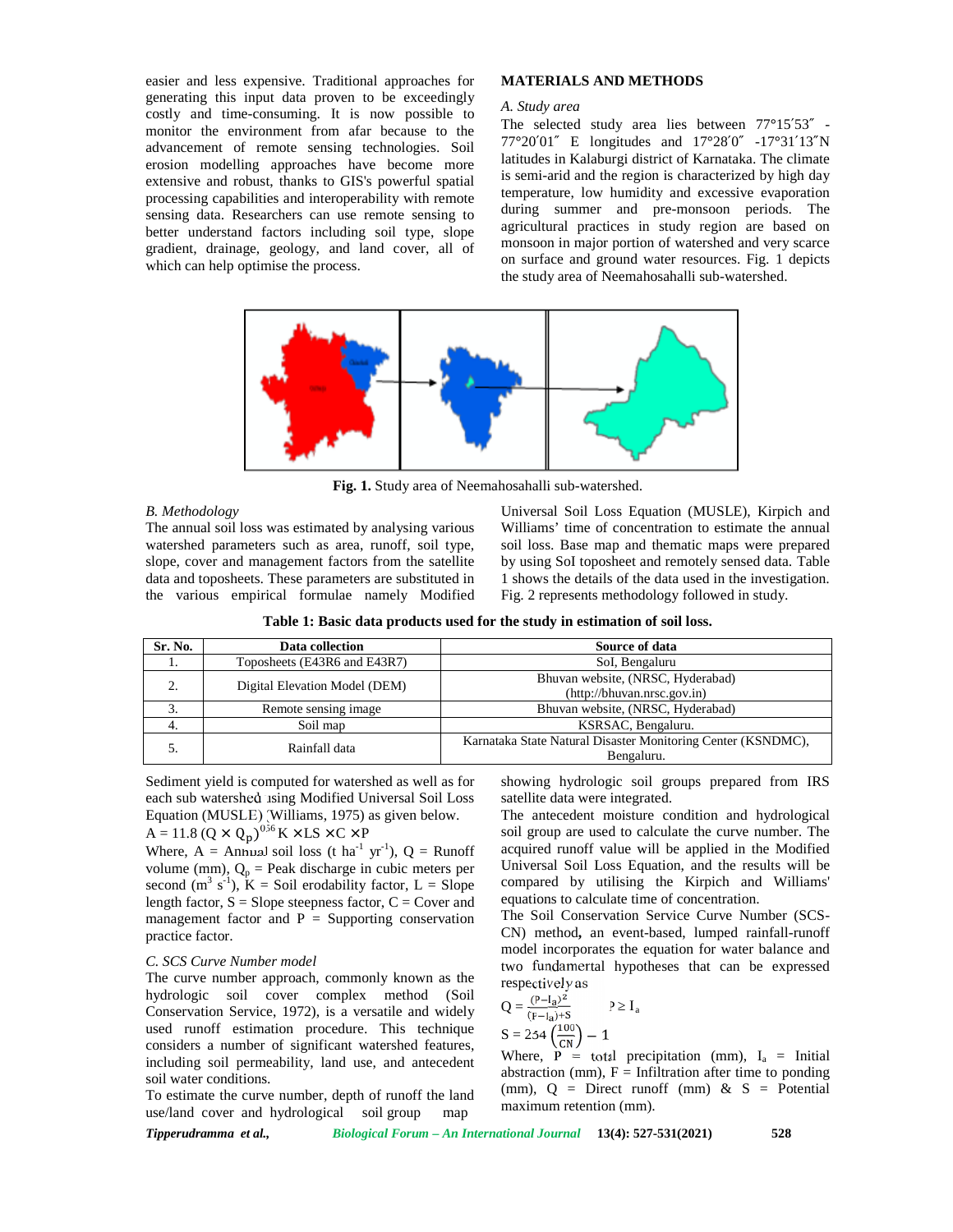

**Fig. 2.** Flow chart of methodology used for study in estimation of soil loss in Neemahosalli sub-watershed.

The watershed's antecedent moisture conditions and hydrological soil group were used to calculate CN values. The Curve Number values for AMC-I and AMC-II were calculated using the conservation approach from AMC-II (Chow *et al.,* 1988). Hydrologic soil cover complex runoff curve numbers (AMC II). The peak discharge  $(Q_p)$  was calculated through the equation

$$
Q_p = \frac{(0.208 \times A \times Q)}{(0.5 \times D \times 0.6 \times Tc)}
$$

Where, A = basin size (km<sup>2</sup>), Q = Depth of runoff  $\frac{c}{v}$  $(nm)$ ,  $D =$  Duration of storm in hours, assumed as 24 hr, and  $T_c$  = Concentration time in hours calculated through standard formulae

Time of concentration was calculated with two well known equations, the Kirpich equation and the Williams' equation.

Kirpich equation:  $T_{\rm C}$  = 0.0195  $\times$  L<sup>0.77</sup>  $\times$  S<sup>-0.385</sup> Williams' equation:

 $T_{\rm C}$  = 14.6  $\times$  A<sup>-0.1</sup>  $\times$  S<sup>-0.2</sup>  $\times$  L

Where,  $A = \text{basin size}$ , km<sup>2</sup>, S = average channel slope, m m<sup>-1</sup>, L = length of channel from divide to outlet, km study, the  $& \mathcal{X} T_c =$  time of concentration, min

## *D. Soil erodibility factor (K)*

Soil erodibility factor (K) in the MUSLE is an empirical measure which expresses the inherent<br>susceptibility of a soil to water erosion as determined. Where susceptibility of a soil to water erosion as determined by intrinsic soil properties. The K factor is rated on a scale from zero to one, with zero indicating soils with the least susceptibility to erosion and one indicates soils which are highly susceptible to soil erosion by water. K factor map was created using the spatial analyst tool in ArcGIS 10.2 based on the soil information available in the soil map provided by KSRSAC, Bengaluru.

## *E. Slope length (L) and Slope steepness (S)*

The topographical factor L factor, which is a function of slope length and slope steepness factor (slope steepness), is frequently abbreviated as LS factor. In comparison to slope length, the effect of slope steepness on soil loss is larger. The combined LS factor was calculated using the ArcGIS 10.2 spatial analyst

extension, which included DEM, slope, flow direction, and flow accumulation maps. By adding the cell areas of all upslope cells draining into it, the flow accumulation, which signifies the accumulated upslope contributing area for a given cell, was computed. The watershed delineation tool in the hydrological modelling extension in arc view spatial analyst was used to compute from the DEM. The watershed's combined LS factor was determined, and its spatial distributions throughout the watershed were shown. For obtaining a LS factor map, the following equation was utilised in the map calculator application.

 $LS = Power(fI$  accumulation

 $\times$  cell size/22.1,0.4 )  $\times$  power(sin(slope))

 $\times$  0.01745/0.09,0.4)  $\times$  1.4

The total upslope contributing for a specific cell is denoted by flow accumulation, LS is the combined slope length and slope steepness factor, and cell size is the grid cell size.

## *F. Cover management factor (C)*

The effect of vegetation and management on soil erosion rates is represented by the cover management factor (C) (Mc Dool *et al.,* 1989). It is the ratio of a certain crop's soil loss to soil loss under continuous bare fallow conditions. The quantity of protective cover provided by a crop for the soil's surface has an impact on the rate of soil erosion. When the land is continuously naked fallow and has no coverage, the C value is equal to 1. C value is lower when there is more coverage of a crop for the soil surface resulting in less soil erosion. The effect of vegetation cover as a control on soil erosion is well established. Vegetation is regarded as the second most critical factor after topography used to derive the NDVI by computing the ratio (Band  $2 - Band 3$ ) / (Band  $2 + Band 3$ ). The NDVI is highly correlated with the amount of green biomass, and can therefore be applied successfully to provide information relating to the green vegetation variability. Pandey *et al.,* (2011) use the NDVI to produce a more refined and realistic assessment of the C factor. In this study, the NDVI map of the study area was created in ArcGIS 10.2, and the following equation was used to calculate the C-factor using NDVI.

$$
C = \exp\left[\alpha \frac{NDVI}{\beta - NDVI}\right]
$$

Where and parameters determine the shape of the NDVI curve. Values of  $= 2$  and  $= 1$  were proved to be suitable to get reasonable results.

#### *G. Support practice factor (P)*

The support practise factor is the ratio of soil loss caused by a certain support practise to the loss caused by upslope and downslope tillage Shwetha *et al*., (2016) explain that support practice essentially affects soil erosion through altering the flow pattern, gradients, or direction of surface runoff and by reducing the amount and rate of runoff. Different P values were assigned according to the local slope and cultivation methods. Regarding the rural roads, only objects lying across the slope direction were mapped, considering only these as the roads having a protective character to erosion.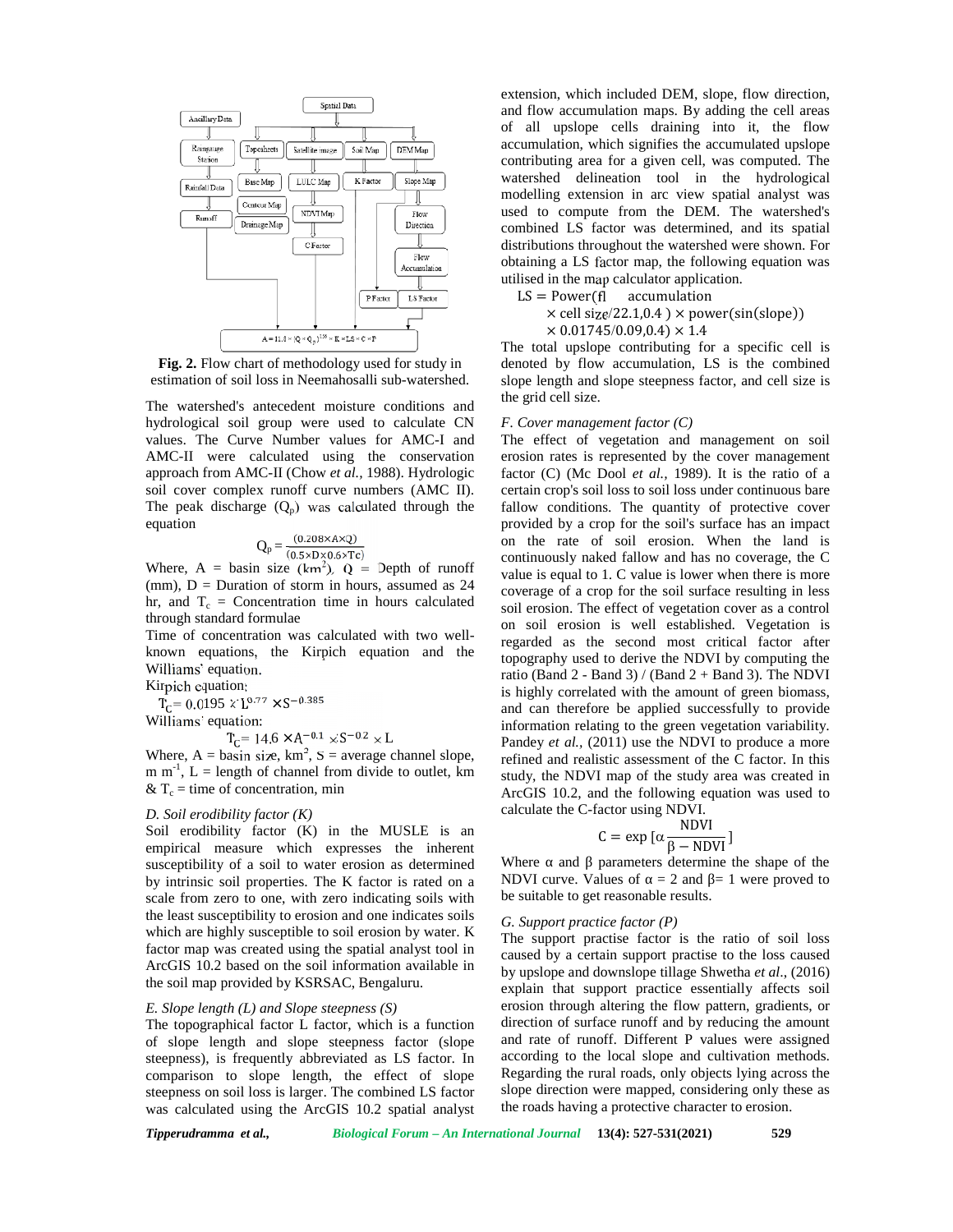## *H. Soil loss estimation*

(i) Peak discharge, runoff volume, and four potential and actual soil erosion-controlling data layers K, LS, C, and P were all integrated in MUSLE via the raster calculator option of the ArcGIS 10.2 spatial analyst tool in MUSLE. As a result, soil loss was estimated, yielding annual soil loss in tonnes per hectare per year.

#### **RESULT AND DISCUSSION**

### *A. SCS-CN*

The SCS-CN approach was used to estimate the quantity of runoff generated in the watershed, also known as runoff volume, which is one of the most critical parameters in the MUSLE model (Williams, 1975). The peak discharge, or  $Q_p$ , is determined by the time of concentration. Time of concentration was calculated by using William′s formula (169.54 min) was found to be more as compared with the Kirpich formula (84.7 min). Soil loss estimation through MUSLE model using time of concentration from the Kirpich formula was found to be higher as compared with the time of concentration calculated by William′s formula. Arun *et al.,* (2012) also used the same method for obtaining time of concentration and obtained relevant results.

#### *B. Soil erodibility factor (K)*

To create the soil erodibility map, K factor values were assigned to different types of soil in the soil map. The K factor is found to have values ranging from 0.57 to 0.23. The lower the K factor, the lower the permeability and the lower the antecedent moisture content of the soil.

#### *C. Slope length (L) and Slope steepness (S)*

LS factor represents the influence of slope length and slope steepness on erosion process. LS factor was calculated by considering the flow accumulation and slope. From the analysis, it was observed that the value of LS increases in a range of 4.36-3.12 as the flow accumulation and slope increases.

### *D. Cover management factor (C)*

Different land use patterns were given a crop management component. When the land is continuously bare fallow and has no coverage, the C value is equal to 1. When there is more crop coverage for the soil surface, the C value is lower, resulting in less soil erosion. The C factor values are found to range from 1.17 to 0.16.

## *E. Support practice factor (P)*

The P factor depicts the environmental impact of techniques such as contouring, strip cropping, terraces, and subsurface drainage. The lower the P value, the more effective the conservation strategy is regarded to be at preventing soil erosion. The P-factor is 1.0 if there are no support practises. The P-factor values ranged from 0.78 to 0.50.

## *F. Average annual soil loss*

*Tipperudramma et al., Biological Forum – An International Journal* **13(4): 527-531(2021) 530** Different catchment data such as area of watershed, land use patterns, runoff generation, peak rate of runoff, K, LS, C, and P components of the study region, as

mentioned in methodology, are used to theoretically estimate soil loss by MUSLE. Shwetha *et al.,* (2016) discovered that using GIS and remote sensing approaches to generate MUSLE model factors was more accurate than using traditional methods. For estimating annual soil loss, the estimated parameters and data were used in the MUSLE model. The soil loss estimates using Kirpich and Williams' time of concentration were found to be  $92.80$  t ha<sup>-1</sup> yr<sup>-1</sup> and  $62.92$  t ha<sup>-1</sup> yr<sup>-1</sup>, respectively, in this study region. Sadeghi *et al.*, (2014) evaluated the model's accuracy in predicting sediment yield. Based on the four data layers such as K, LS, C and P were integrated in the raster calculation tool using ArcGIS 10.2.

## **CONCLUSION**

Using existing conceptual methodologies and GIS techniques, this study attempts to quantify soil erosion in the Neemahosalli sub-watershed in Kalaburgi district. Geospatial approaches were used to investigate and map the geographic variance of erosion severity. In integrated investigations including a number of overlay analyses, remote sensing and GIS are successful. Some of the major elements in soil loss estimation utilising the MUSLE include the LU/LC, soil series, drainage length, and period of concentration (Arun *et al.,* 2012). The MUSLE model was used to calculate annual soil loss within the watershed. The raster calculator function in the ArcGIS spatial analyst tool was used to create the actual soil erosion-controlling layers K, LS, C, and P. The average values of factors K, LS, C and P were found to be 0.404, 3.740, 0.671 and 0.640 respectively. Annual soil loss was estimated to be 92.80 t ha<sup>-1</sup>  $yr^{-1}$ and 62.917 t ha<sup>-1</sup> yr<sup>-1</sup> respectively, using Kirpich time of concentration (84.7 min) and Williams' time of concentration (169.54 min). It shows that the research site falls into the severe soil erosion category, with erosion rates ranging from 50 to 100 t ha<sup>-1</sup> yr<sup>-1</sup>.

## **FUTURE SCOPE**

These results can also be used to inform the implementation of soil and water conservation, management and land use planning.

## **REFERENCES**

- Amutha, R., & Porchelvan, P. (2009). Estimation of surface runoff in Malattar sub-watershed using SCS-CN method. *Journal of the Indian Society of Remote Sensing*, *37*(2), 291-304.
- Arun, M. K., Varuna, V. M., Dwarakishb, G. S., Kavyashreec, B., & Shwetha, H. R. (2012). Soil Loss Estimation through MUSLE using Kirpich and Williams Times of Concentration using RS and GIS Techniques: a case study*. Journal of Hydrological Engineering, 18*(1): 1-10.
- Chow, V. T., Maidment, D. R., & Mays, L. W. (1988). Applied Hydrology. McGraw-Hill Publishing Company.
- Li, H., Chen, X., Kyoung, J. L., Cai, X., & Myung, S. (2010). Assessment of Soil Erosion and Sediment Yield in Liao Watershed, Jiangxi Province, China, using USLE, GIS and RS*. Journal of Earth Science, 21*(6): 941-953.